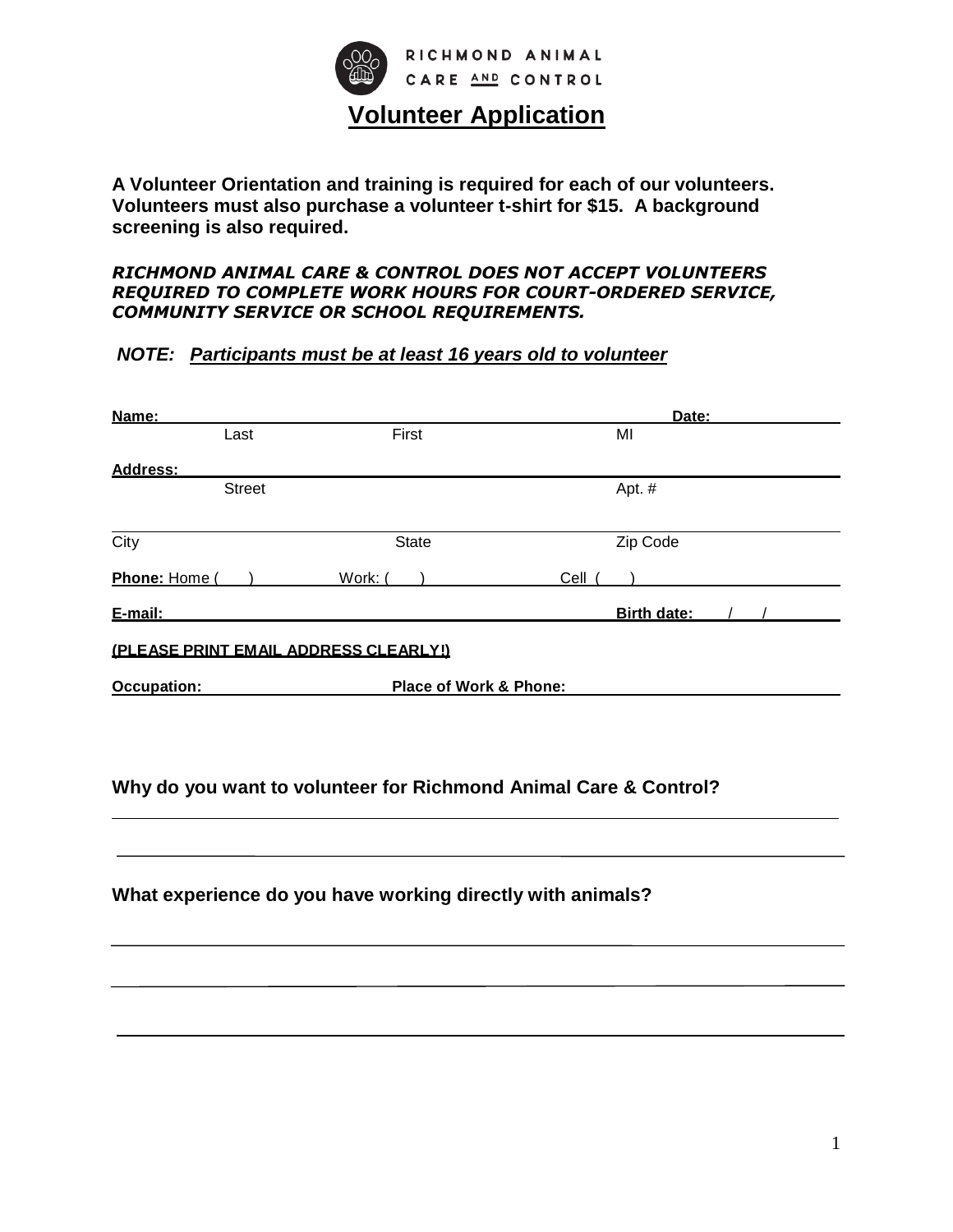## **Emergency Contact Information**

| Name:           | Last          | First   | MI               |  |
|-----------------|---------------|---------|------------------|--|
| <b>Address:</b> |               |         |                  |  |
|                 | <b>Street</b> |         | City, State, Zip |  |
| Phone: Home (   |               | Work: ( | Cell             |  |
| Relationship:   |               |         |                  |  |

**Areas of Volunteer Interest:** *Please check all areas in which you would like to participate.*

## **Cat Socialization**

Petting, brushing cuddling and playing with our cats/kittens to improve their temperament and quality of life while in the shelter.

#### **Dog Socialization/Dog Walking**

Walking, petting, brushing and playing with our dogs/puppies to improve their temperament and quality of life while in the shelter.

## **Foster Care**

Provide a temporary home for animals with special needs (illness, injury, too young for adoption, etc) until they are ready to be adopted *(Additional application, screening and training required)*.

## **Mobile Adoption Outreach**

## **Program**

Assist in the adoption of animals at offsite events.

#### **Special Events**

Help with a variety of special events.

#### **Humane Education**

Teach students from Pre-K through high school care, respect, and compassion and for all living creatures and safety around animals.

#### **Shelter Cleaning**

Help clean kennels, cat cages, clean dishes, laundry, mopping, sweeping, etc.

#### **Shelter Maintenance**

Assist with general maintenance and repair (Fix broken cages/doors, yard maintenance, odds and ends, etc.).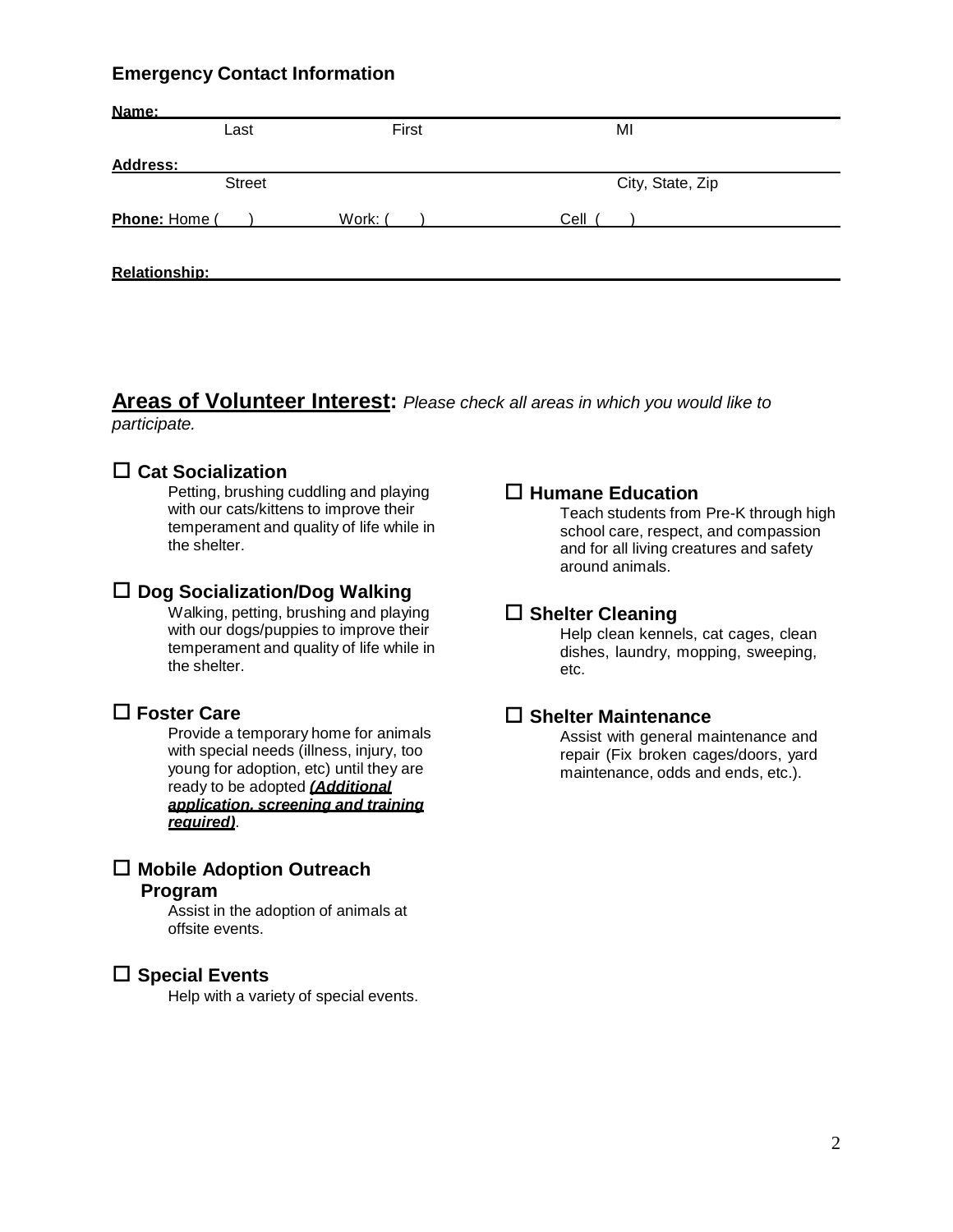## **VOLUNTEER AGREEMENT and CODE of CONDUCT**

#### **As a volunteer for the Richmond Animal Care & Control:**

I agree to abide by all policies and procedures of the Richmond Animal Care & Control. I will conform to all rules and regulations commonly applying to employees of RACC, including safety, discrimination, harassment and confidentiality.

I certify that I have never been convicted of any crime or misdemeanor involving animal cruelty, neglect, or abandonment.

I give consent to Richmond Animal Care & Control to use and reproduce my name, voice, and/or likeness or that of my pet(s) in connection with any advertising, programming and/or promotion in any media it chooses.

I hereby absolutely and unconditionally release and discharge the Richmond Animal Care & Control, including its employees, successors, assigns, directors, officers and agents, from and against any and all claims, obligations and liabilities, of every nature and kind whatsoever, relating to or arising from my participation with the RACC volunteer program including, but not limited to personal injury.

I further agree to:

- $\triangleright$  Treat all animals with respect and kindness.
- $\triangleright$  Approach my volunteer job responsibilities with professionalism.
- $\triangleright$  Promote goodwill by handling contacts with staff, other volunteers, customers and visitors in a spirit of courtesy and cooperation.
- $\triangleright$  Report to my volunteer job physically and mentally fit for duty. The Richmond Animal Care & Control is a drug free workplace.
- $\triangleright$  Deal fairly with all RACC colleagues, co-workers, supervisors, customers, visitors, volunteers, etc., without regard to their gender, race, ethnicity, religion, creed, age, sexual orientation, marital status, national origin, ancestry, citizenship, military status, veteran status, handicap or disability.
- $\triangleright$  Contact the Volunteer Coordinator immediately if I feel discriminated against or harassed by someone in connection with my volunteering.
- $\triangleright$  Maintain and safeguard the confidentiality of all business, donor, employee, volunteer and animal records, credit and financial information and/or any information relating to RACC.
- $\triangleright$  Observe all safety and security rules in the performance of my volunteer job duties.
- $\triangleright$  Report all accidents, injuries, fire, theft, or unusual incidents immediately after occurrence or discovery.
- $\triangleright$  Contact the Volunteer Coordinator if I have any questions or concerns about any policies, procedures, interpersonal communications or my volunteer responsibilities.
- $\triangleright$  In order to remain in good standing, I understand that I am required to consistently adhere to the Volunteer Code of Conduct.

Signature Date by Date Date of the United States of the United States of the United States of the United States of the United States of the United States of the United States of the United States of the United States of th

If under 18:

Parent or Legal Guardian Signature Date Date Date